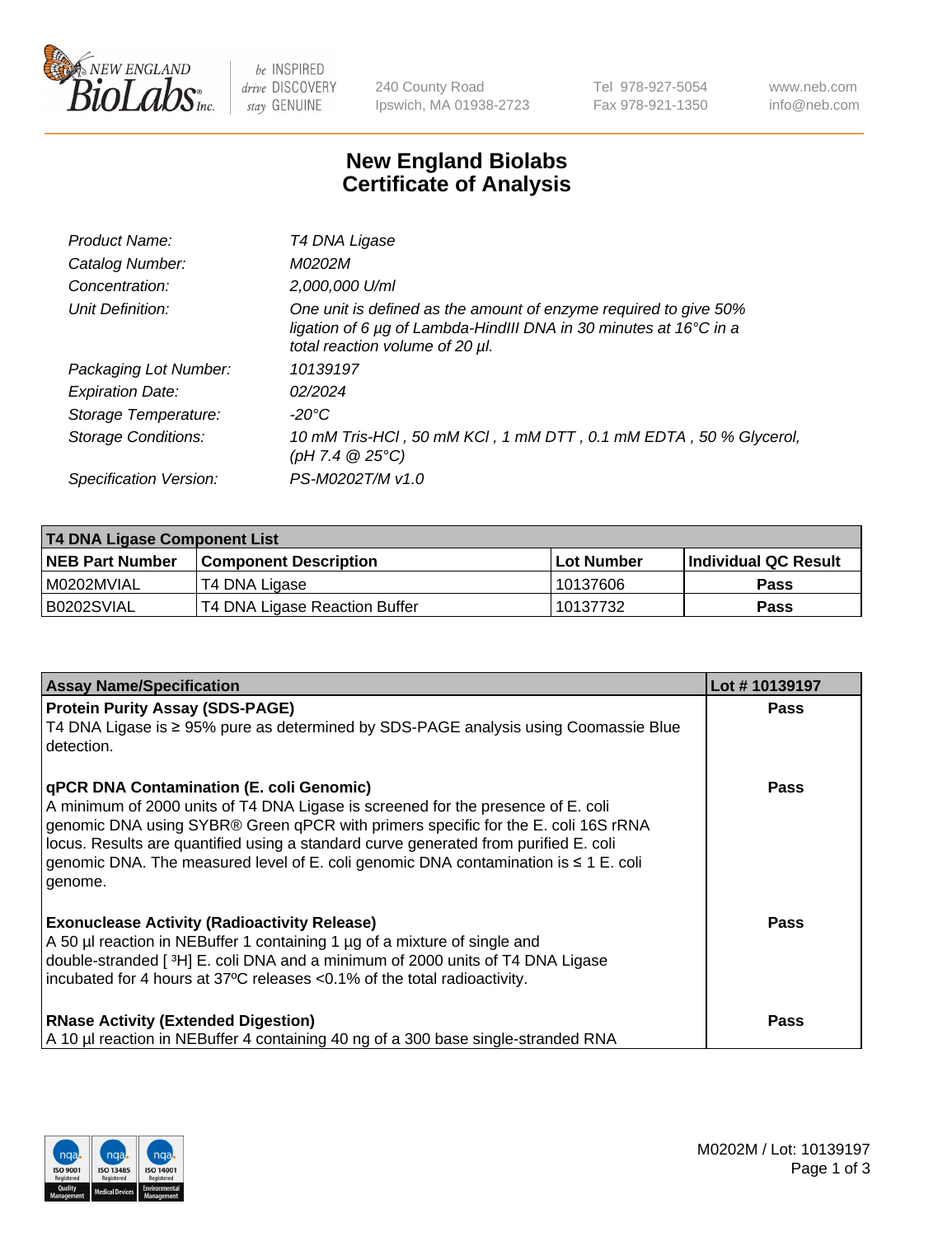

be INSPIRED drive DISCOVERY stay GENUINE

240 County Road Ipswich, MA 01938-2723 Tel 978-927-5054 Fax 978-921-1350 www.neb.com info@neb.com

| <b>Assay Name/Specification</b>                                                                                                                                                                                                                                                                                                                                                                                    | Lot #10139197 |
|--------------------------------------------------------------------------------------------------------------------------------------------------------------------------------------------------------------------------------------------------------------------------------------------------------------------------------------------------------------------------------------------------------------------|---------------|
| and a minimum of 1 µl of T4 DNA Ligase is incubated at 37°C. After incubation for 16<br>hours, >90% of the substrate RNA remains intact as determined by gel electrophoresis<br>using fluorescent detection.                                                                                                                                                                                                       |               |
| <b>Single Stranded DNase Activity (FAM-Labeled Oligo)</b><br>A 50 µl reaction in CutSmart® Buffer containing a 20 nM solution of a fluorescent<br>internal labeled oligonucleotide and a minimum of 10,000 units of T4 DNA Ligase<br>incubated for 16 hours at 37°C yields <5% degradation as determined by capillary<br>electrophoresis.                                                                          | Pass          |
| <b>Non-Specific DNase Activity (16 Hour)</b><br>A 50 µl reaction in NEBuffer 1 containing 1 µg of CIP-treated Lambda-HindIII DNA and<br>a minimum of 2000 units of T4 DNA Ligase incubated for 16 hours at 37°C results in a<br>DNA pattern free of detectable nuclease degradation as determined by agarose gel<br>electrophoresis.                                                                               | Pass          |
| <b>Ligation and Recutting (Terminal Integrity, Digested DNA)</b><br>A 20 µl reaction in 1X T4 DNA Ligase Reaction Buffer containing 2 µg of Lambda<br>DNA-HindIII Digest and a minimum of 4000 units of T4 DNA Ligase incubated for 16<br>hours at 37°C results in >95% ligation of the DNA fragments as determined by agarose<br>gel electrophoresis. Of these ligated fragments, >95% can be recut with HindIII. | Pass          |
| <b>Protein Concentration (A280)</b><br>The concentration of T4 DNA Ligase is 2 mg/ml +/- 10% as determined by UV absorption<br>at 280 nm. Protein concentration is determined by the Pace method using the<br>extinction coefficient of 57,675 and molecular weight of 55,292 daltons for T4 DNA<br>Ligase (Pace, C.N. et al. (1995) Protein Sci., 4, 2411-2423).                                                  | <b>Pass</b>   |
| <b>DNase Activity (Labeled Oligo, 3' extension)</b><br>A 50 µl reaction in CutSmart® Buffer containing a 20 nM solution of a fluorescent<br>labeled double-stranded oligonucleotide containing a 3' extension and a minimum of<br>10,000 units of T4 DNA Ligase incubated for 16 hours at 37°C yields <5% degradation<br>as determined by capillary electrophoresis.                                               | <b>Pass</b>   |
| <b>Double Stranded DNase Activity (Labeled Oligo)</b><br>A 50 µl reaction in CutSmart® Buffer containing a 20 nM solution of a fluorescent<br>labeled double-stranded oligonucleotide containing a blunt end and a minimum of<br>10,000 units of T4 DNA Ligase incubated for 16 hours at 37°C yields <5% degradation<br>as determined by capillary electrophoresis.                                                | Pass          |
| <b>DNase Activity (Labeled Oligo, 5' extension)</b><br>A 50 µl reaction in CutSmart® Buffer containing a 20 nM solution of a fluorescent<br>labeled double-stranded oligonucleotide containing a 5' extension and a minimum of                                                                                                                                                                                     | Pass          |